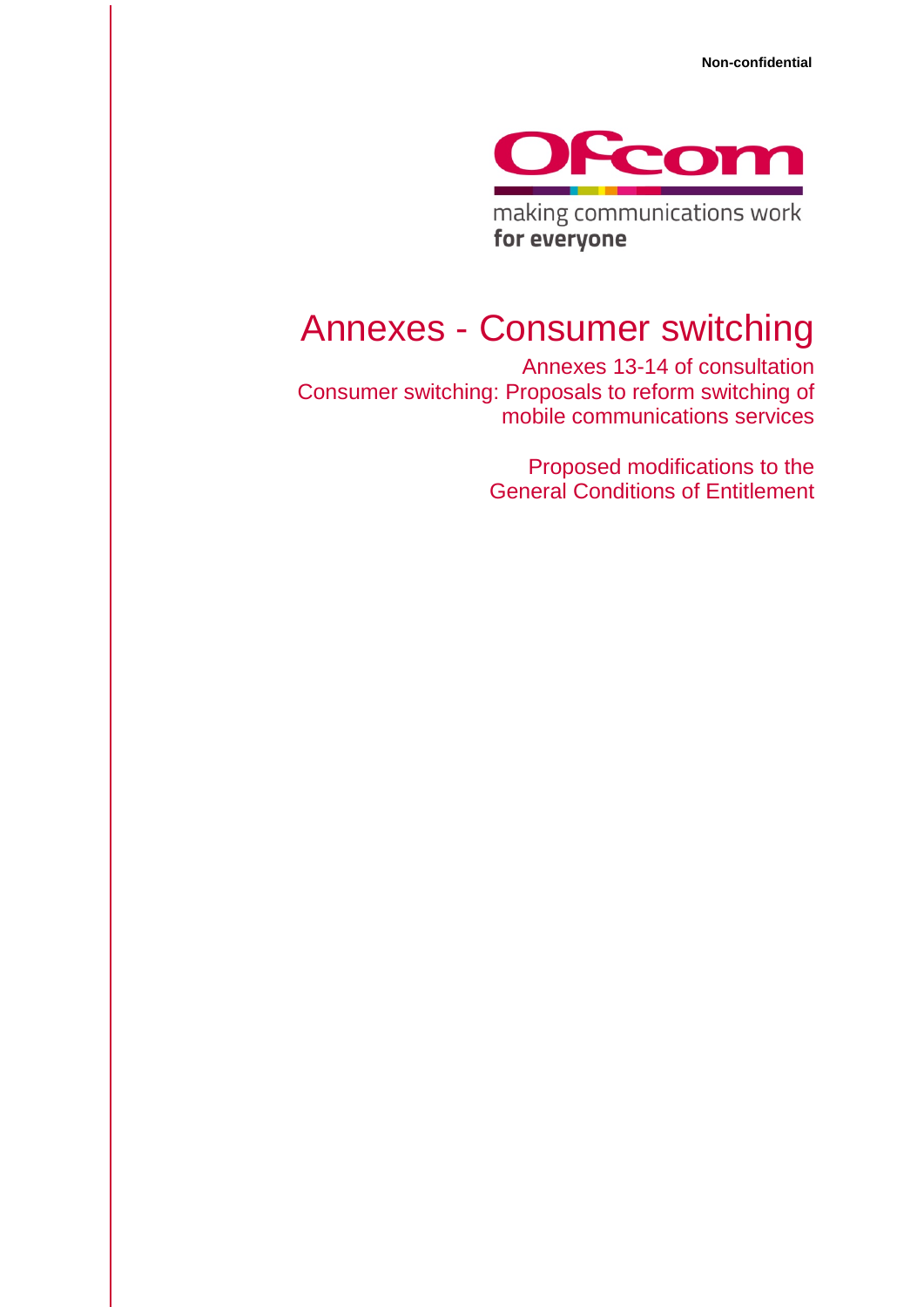# **Contents**

| Annex |                                                                                                                                  | Page |
|-------|----------------------------------------------------------------------------------------------------------------------------------|------|
| 13    | Proposed modifications to the General Conditions under section<br>48 of the Act                                                  |      |
| 14    | Notification of proposed new general condition and<br>modifications to the General Conditions under section 48A(3) of<br>the Act |      |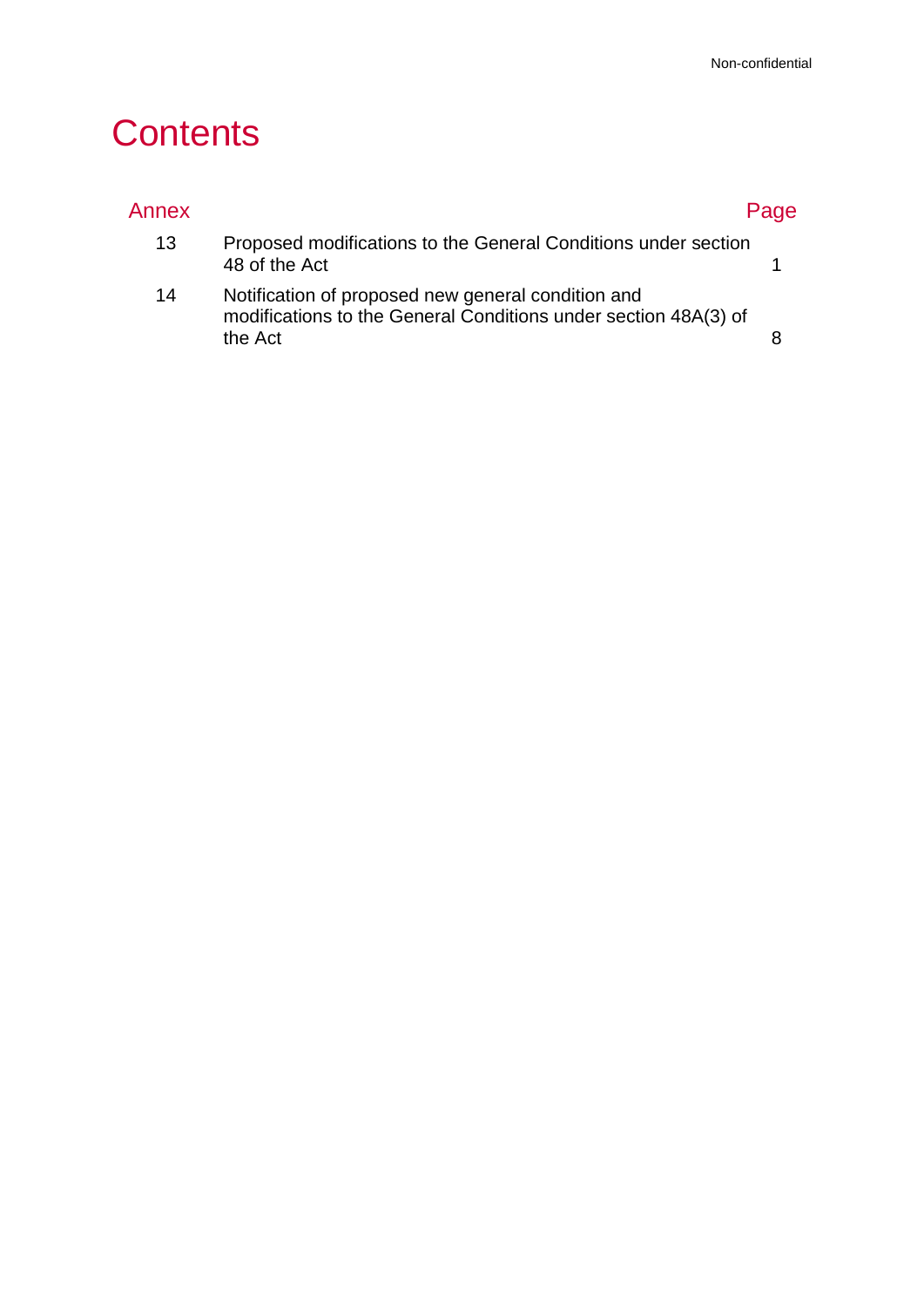### **Annex 13**

# <span id="page-2-0"></span>**Proposed modifications to the General** Conditions under section 48 of the Act

A13.1 In order to give effect to our proposals set out in this document, Ofcom proposes to:

- set a new general condition:
- modify one of the existing general conditions; and
- modify existing definitions, and add new definitions, in the general conditions.
- A13.2 This Annex gives an overview of all these proposed changes and explains why we consider they are consistent with our statutory powers, duties and other relevant legal tests.
- A13.3 Annex 14 sets out our Notification under section 48A(3) of the Act.

## **Proposed changes**

- A13.4 We are currently conducting a review of the General Conditions as a whole and consulted in December 20[1](#page-2-1)6 on a revised approach to, and draft of, them.<sup>1</sup> One of the aims of that review is to make the General Conditions simpler and clearer and some of our specific proposals are:
	- to renumber all the conditions to reflect the proposed categorisation into three parts: Part A for "Network functioning conditions", Part B for "Numbering and technical conditions" and Part C for "Consumer protection conditions". E.g. GC 1 would be renumbered as GC A1; and
	- to move away from having separate definitions of "Communications Provider" in each General Condition and to use the term "Regulated Provider" instead; and to move all the definitions to a separate Annex and to use a single definition across the GCs as a whole, wherever possible.
- A13.5 We have therefore drafted our proposed new general condition in this document in the same style as we are proposing for the General Conditions as a whole and, consequently, it should be read alongside the revised General Conditions on which we consulted in December [2](#page-2-2)016.<sup>2</sup> In particular:

<span id="page-2-1"></span> <sup>1</sup> Ofcom, *Review of the General Conditions of Entitlement, Consultation on the general conditions*  relating to consumer protection, https://www.ofcom.org.uk/ data/assets/pdf file/0032/95873/Review[of-the-General-Conditions-of-Entitlement-Consultation-on-the-general-conditions-relating-to](https://www.ofcom.org.uk/__data/assets/pdf_file/0032/95873/Review-of-the-General-Conditions-of-Entitlement-Consultation-on-the-general-conditions-relating-to-consumer-protection.pdf)[consumer-protection.pdf](https://www.ofcom.org.uk/__data/assets/pdf_file/0032/95873/Review-of-the-General-Conditions-of-Entitlement-Consultation-on-the-general-conditions-relating-to-consumer-protection.pdf)

<span id="page-2-2"></span><sup>2</sup> Ofcom, *Review of the General Conditions of Entitlement, Consultation on the general conditions relating to consumer protection,* [https://www.ofcom.org.uk/\\_\\_data/assets/pdf\\_file/0032/95873/Review](https://www.ofcom.org.uk/__data/assets/pdf_file/0032/95873/Review-of-the-General-Conditions-of-Entitlement-Consultation-on-the-general-conditions-relating-to-consumer-protection.pdf)[of-the-General-Conditions-of-Entitlement-Consultation-on-the-general-conditions-relating-to](https://www.ofcom.org.uk/__data/assets/pdf_file/0032/95873/Review-of-the-General-Conditions-of-Entitlement-Consultation-on-the-general-conditions-relating-to-consumer-protection.pdf)[consumer-protection.pdf](https://www.ofcom.org.uk/__data/assets/pdf_file/0032/95873/Review-of-the-General-Conditions-of-Entitlement-Consultation-on-the-general-conditions-relating-to-consumer-protection.pdf)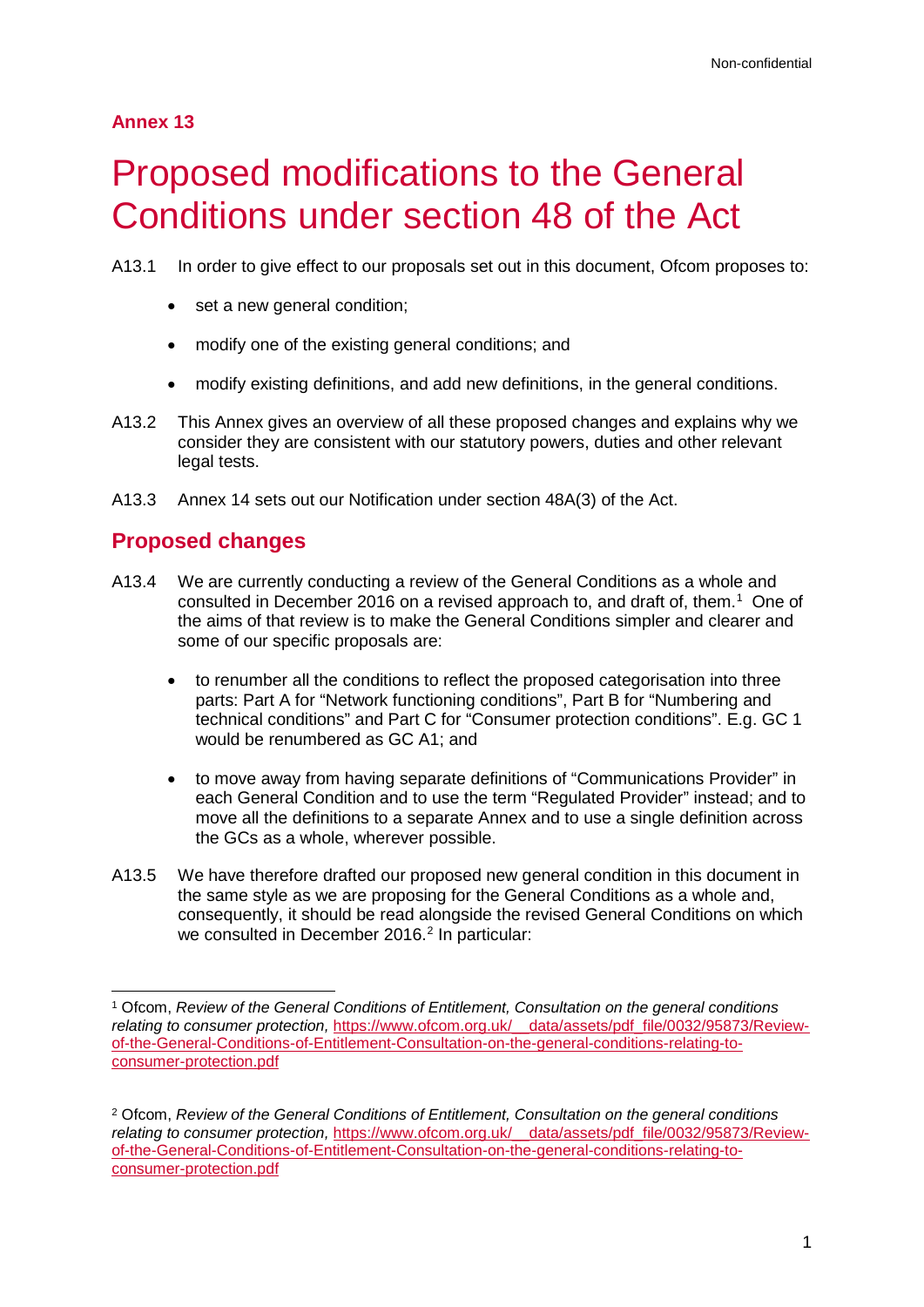- we are proposing that the draft general condition set out in Schedule 1 of Annex 14 of this document would be inserted in Part C of the General Conditions, either as a new part of Condition C8, as a new part of Condition C9 or as new general condition on its own. We have therefore numbered the draft condition set out in Annex 14 of this document as "Condition C[X]" and we will decide on where it would be most appropriate to be inserted in the final version;
- we have adopted the approach of specifying which providers would be "Regulated Providers" at the start of our proposed new condition (see paragraph C[X].2); and
- our proposed new general condition would not contain any list of defined terms. Instead, we propose to insert some new defined terms into Annex 1 of the General Conditions (and we make use of terms already defined in that Annex) and to amend the existing definition of "Complaint". [3](#page-3-0)

### **We consider all the proposed changes achieve our regulatory policy objectives**

#### The proposed new general condition

- A13.6 In other sections of this consultation we invite comments on the substance of our provisional views and our draft proposals. We also welcome comments on whether the drafting of the proposed new general condition in Annex 14 would achieve what we intend it to do, as we have explained that intention in this document.
- A13.7 Paragraph C[X].1 explains that the proposed new general condition would apply to mobile providers whose mobile domestic and business customers want:
	- to switch to a new mobile provider and port their mobile number(s):  $4$
	- to switch to a new mobile provider but not port their mobile number(s); $5$
	- switching information which would be information about charges that they may have to pay if they were to switch.
- A13.8 Paragraph C[X].2 explains that in the proposed new condition, mobile providers are referred to as Regulated Provider when they are the losing provider,<sup>[6](#page-3-3)</sup> and that the mobile domestic and business customers are referred to as Relevant Subscribers.
- A13.9 Paragraph C[X].3 would introduce the obligation on mobile providers to provide the code their customers need in order to switch, or obtain switching information, on request. Paragraph C[X].4 would require that the switching information must be

<span id="page-3-0"></span> <sup>3</sup> If for any reason a revised version of the General Conditions does not enter into force prior to a final statement being issued in relation to this project, then we would need to make some drafting amendments to the draft condition proposed in Annex 14. In particular, the numbering of the condition would change and it would need to contain a number of definitions within the condition itself, which we currently envisage would be inserted into Annex 1 of the General Conditions. However, subject to the outcome of the consultation set out in this document, the substance of the requirements set out in the condition would not be affected.

<span id="page-3-1"></span><sup>4</sup> Up to a maximum of 24 mobile numbers.

<span id="page-3-2"></span><sup>&</sup>lt;sup>5</sup> Up to a maximum of cancelling and taking 24 new mobile numbers.

<span id="page-3-3"></span> $6$  i.e. the provider from whom the consumer is switching.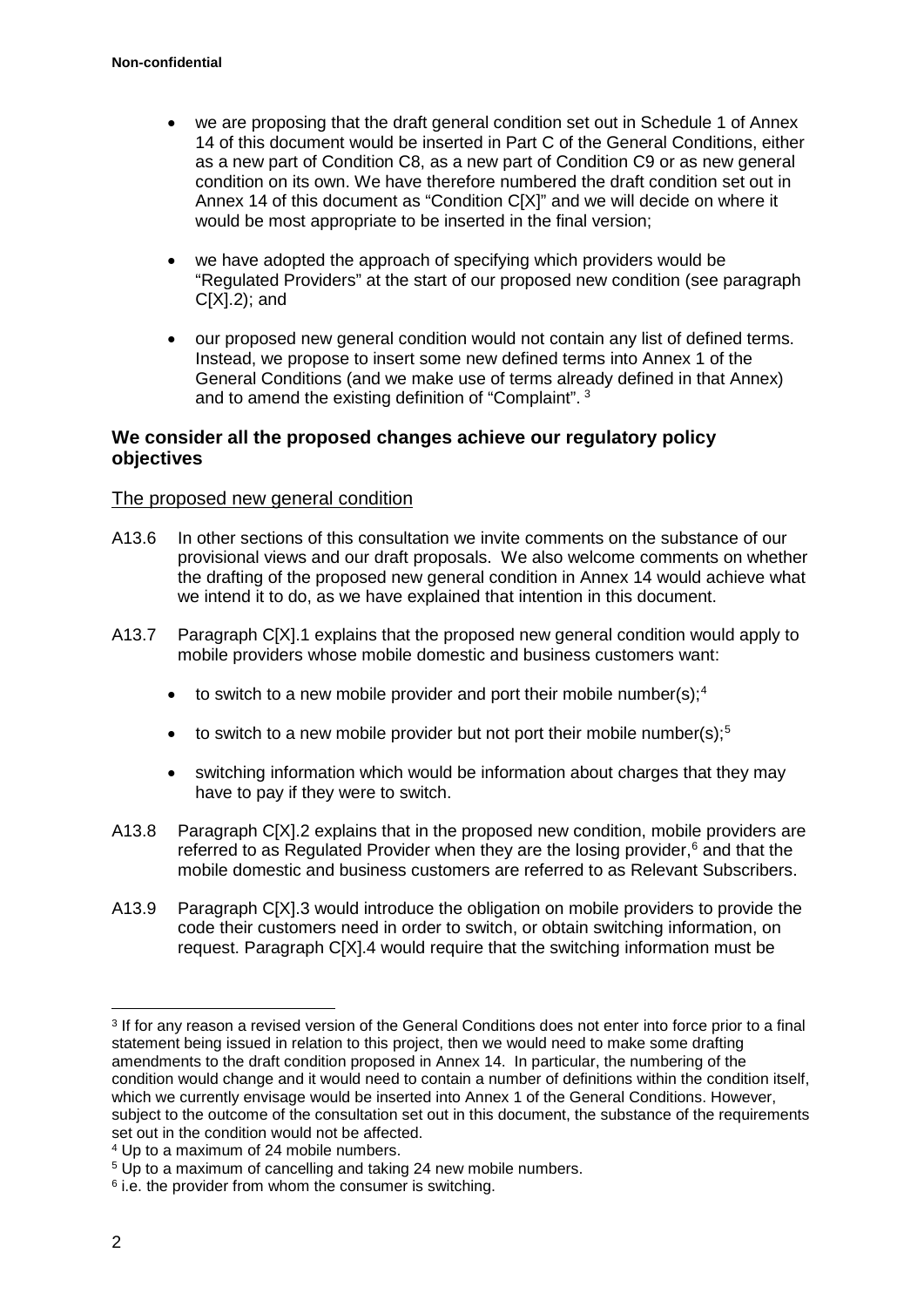accurate, that charges for more than one mobile number must be aggregated, and that the information must be provided in clear, intelligible and neutral terms.

- A13.10 Paragraph C[X].5 would mandate the minimum three means by which customers can request the codes they need to switch, as well as switching information (which are via SMS, online account and phone). This paragraph also makes clear that the obligation to ensure consumers can request the codes they need to switch, as well as switching information, via SMS does not apply where the request is for more than one Mobile Number. For the avoidance of doubt, this would not apply to requests via online or via phone. The effect of Paragraph C[X].5 would also be to require mobile providers to provide the necessary online facilities where they do not currently do so.
- A13.11 Paragraph C[X].6 would introduce the obligation on mobile providers to ensure there are three unique numbers for requesting the codes needed to switch, as well as switching information, via SMS "as agreed by the relevant industry forum and approved in writing by Ofcom". The process of having industry agree together with Ofcom approval already exists in the general conditions (for example under the regulated process for switching between providers of fixed voice and/or broadband who operate over the Openreach network $\vec{a}$ ) and we consider it would be appropriate to adopt the same approach here. In this respect, we would expect:
	- mobile providers in the first instance to work together and agree on what the three unique numbers should be;
	- mobile providers to then notify us of those numbers;
	- us to then carry out the necessary assessment and, in light of that assessment, provide our approval to enable the numbers to come into effect.
- A13.12 We would expect the stages set out above to be conducted during, and to be completed before the end of, the proposed implementation period which we have explained would commence with publication of the statement and would last for 18 months.
- A13.13 Paragraph C[X].7 would require mobile providers to provide the codes and/or switching information not only via the means through which the request was made, but also, where the request was not made by SMS, to provide the codes and/or switching information via SMS.
- A13.14 Paragraph C[X].8 would require mobile providers automatically to provide switching information when they provide the codes – i.e. without the customer having to request the switching information as well.
- A13.15 Paragraph C[X].9 would set out at what times customers can request and receive the codes they need to switch, as well as switching information, via SMS and online account on the one hand, and via phone on the other hand.
- A13.16 Paragraph C[X].10 would require mobile providers to provide the codes and/or switching information without delay and in any event no later than one minute from receipt of the request.

<span id="page-4-0"></span><sup>&</sup>lt;sup>7</sup> See how the use of Cancel Other operates under Annex 1 to Condition C8.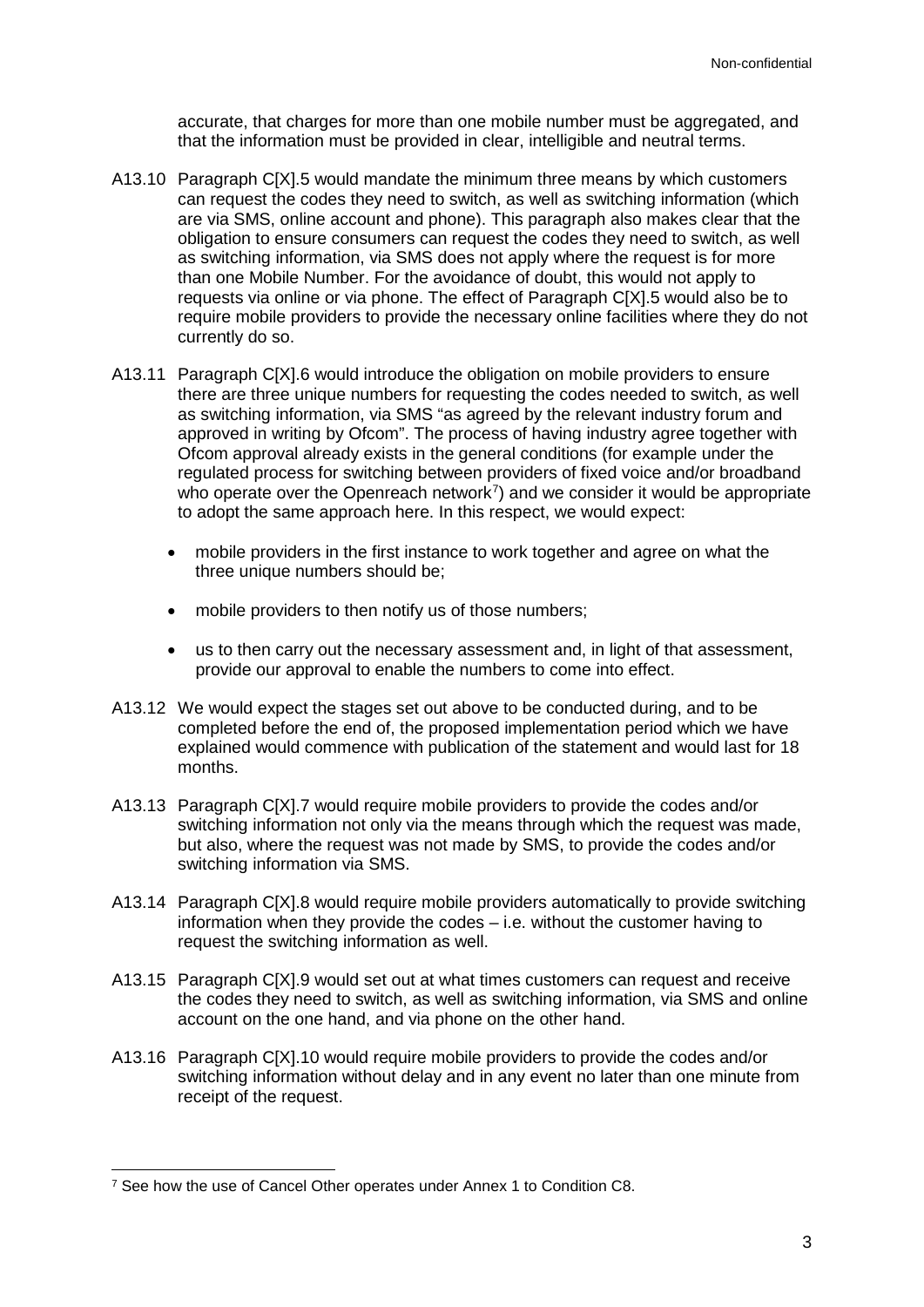- A13.17 Paragraph C[X].11 would require the mobile provider to whom the consumer wants to switch to make that consumer aware of their ability to provide their code at the same time as entering into their new mobile contract. Together with paragraphs C[X].13 a) and .14 a), these new obligations would provide consumers with the option, and the ability should they so wish, to switch through one contact with their new mobile provider, instead of two contacts under the status quo. Paragraphs C[X].13 b) and .14 b) would ensure the current two contact process would also remain open to consumers.
- A13.18 Paragraphs C[X].13 and 14 would also set out when the one working day time limit within which the regulated switching processes would need to be completed. This would incorporate the current one working day time limit for mobile number portability contained in Condition B3.5 a) (which, as explained further below, we are proposing to remove from Condition B3.4 a)).
- A13.19 Paragraph C[X].12 would ensure that the period of time for which the code for switching would remain valid would be the period of time as agreed by the relevant industry forum and approved by Ofcom. As mentioned above, the process of having industry agree together with Ofcom approval already exists in the general conditions and we consider it would be appropriate to adopt the same approach here.
- A13.20 Paragraph C[X].15 would implement the part of our package of reforms that would prevent mobile providers from charging their customers for any period of notice after the customer has switched to their new mobile provider. Paragraph C[X].17 would also require mobile providers to cease providing the service once the customer has switched.
- A13.21 Paragraph C[X].16 would ensure that mobile providers are only entitled to reject a request for the codes or switching information in accordance with those circumstances agreed by the relevant industry forum and approved in writing by Ofcom. As mentioned above, the process of having industry agree together with Ofcom approval already exists in the general conditions and we consider it would be appropriate to adopt the same approach here. We also note that industry has agreed an exhaustive list of reasons why a mobile provider may be entitled to reject a porting request<sup>[8](#page-5-0)</sup> – we envisage a similar exhaustive list could apply to a request under the proposed process to switch to a new mobile provider but not to port the mobile number(s). We would expect mobile providers to agree on the relevant circumstances and for us to approve them, over the course of the implementation period.
- A13.22 Paragraph C[X].17 would require mobile providers to send confirmation of any rejection of a request immediately via SMS to the mobile number from which the request was received.
- A13.23 Paragraph C[X].18 would implement the part of our package of reforms that would provide transparency to consumers. It would require mobile providers to ensure that the minimum three means by which customers can request and receive the codes they need to switch, as well as switching information (as mandated by paragraph C[X].5), are well publicised and readily available, including that the means are easily accessible on their websites. In this respect, paragraph C[X].18 mirrors the obligation in the new Code of Practice for Customer Service and Complaints

<span id="page-5-0"></span> <sup>8</sup> [http://www.mnposg.org.uk/Main\\_Documents/MNP2%20Manual%20issue%201-28.pdf](http://www.mnposg.org.uk/Main_Documents/MNP2%20Manual%20issue%201-28.pdf)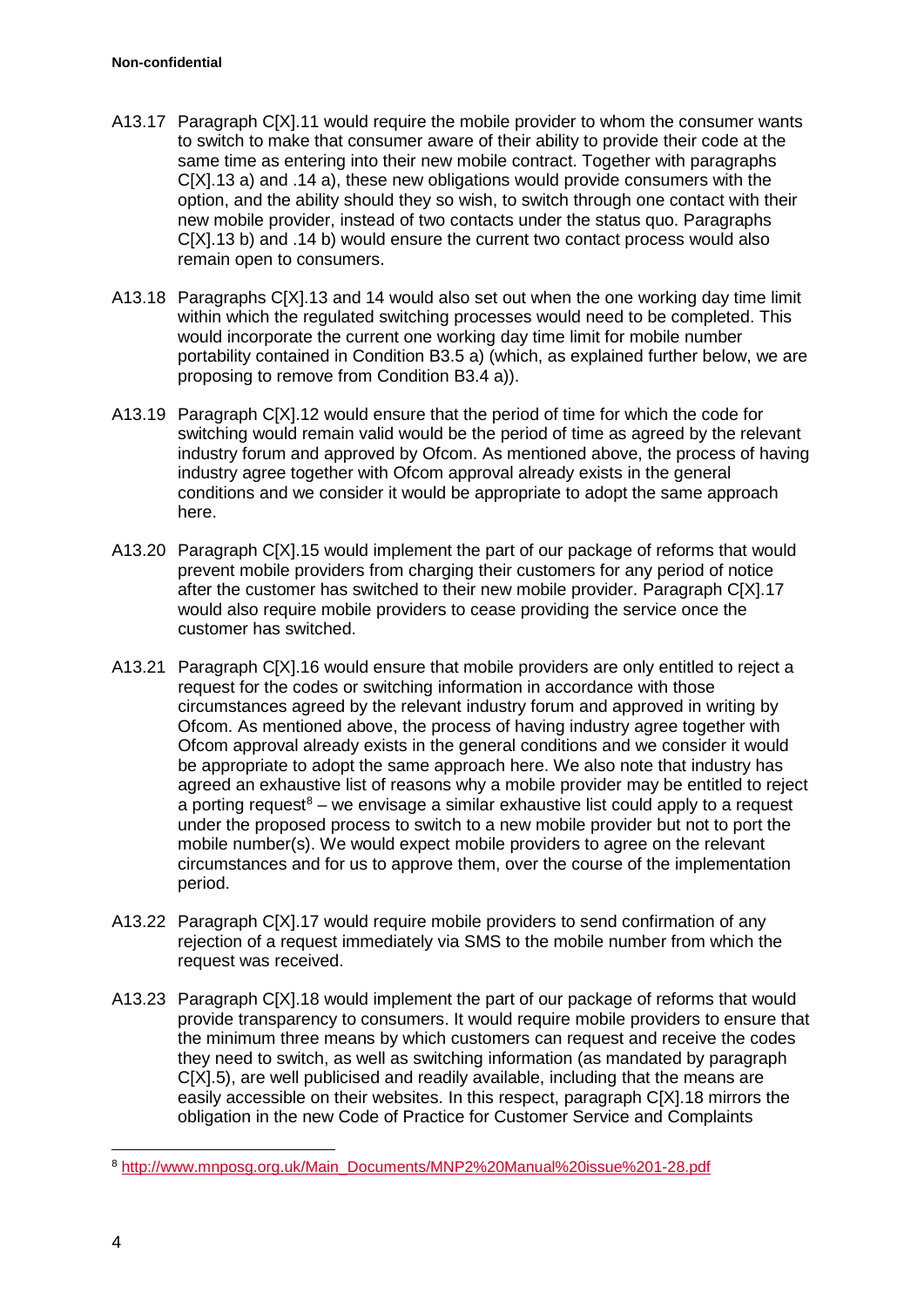Handling which we are proposing to impose as part of the review of the General Conditions.<sup>[9](#page-6-0)</sup>

- A13.24 Paragraphs CIX1.19 and .20 would also implement the part of our package of reforms that would provide transparency to consumers. Mobile providers would be required to provide guidance on their websites on the respective regulated processes for switching with or without porting under this proposed Condition. The guidance would need to be:
	- concise and easy to understand;
	- only contain relevant information about the respective processes.
- A13.25 In addition, mobile providers would be required to ensure the guidance is well publicised and readily available on their websites.
- A13.26 Paragraph C[X].21 and 22 would require mobile providers to provide compensation where there is a delay in the completion of the regulated switching process beyond the one working day limit (as set out in paragraphs C[X].13 and .14) and to ensure mobile providers provide guidance to their customers on how they can access such compensation and how any such compensation will be paid. These obligations reflect the current obligations imposed on mobile providers in the case of porting of mobile numbers<sup>[10](#page-6-1)</sup> (and also extend them to the regulated process for switching mobile provider without porting).

#### The proposed amendments to Condition B3

- A13.27 Condition B3 contains the rules for porting both mobile and landline numbers. We propose to remove those rules in Condition B3 that would be superseded by the package of reforms we are proposing in this document, should we decide to adopt them. To this effect we propose to remove:
	- paragraph B3.4;
	- paragraph B3.5 a).
- A13.28 We propose to have a single paragraph B3.5 with clarificatory wording to make clear it does not apply to mobile number porting. Paragraph B3.6 sets out when the provider to whom the consumer is switching must request porting from the provider from whom the consumer is switching. It states that the paragraph is subject to paragraph B3.5 a) which, as mentioned, we are proposing to remove. We therefore propose to remove this reference.
- A13.29 We also propose to ensure that we avoid unnecessary duplication between Condition B3 and the proposed new general condition should we decide to adopt the package of reforms we are proposing in this document. To this effect we propose to amend paragraph B3.11 to make clear that the obligations in respect of compensation in Condition B3 would not apply where the number is a mobile number. Instead, obligations in respect of compensation for porting of mobile numbers would be contained in the proposed new general condition (as explained above).

<span id="page-6-0"></span><sup>9</sup> See paragraph 18.a. of the Annex to Condition C5 Complaints handling and dispute resolution.

<span id="page-6-1"></span><sup>10</sup> See paragraphs B3.11 and .12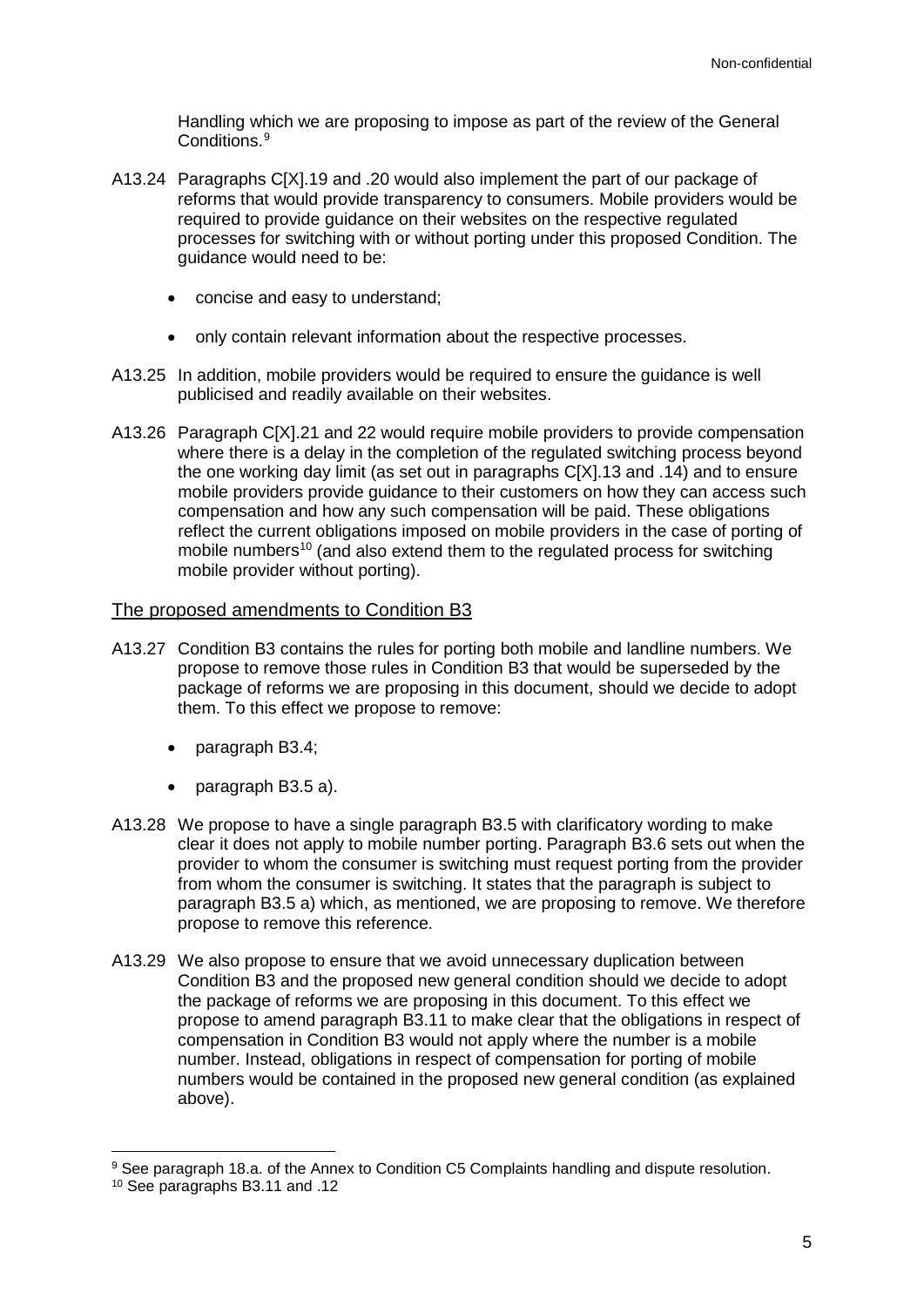A13.30 For the avoidance of doubt, paragraphs B3.1 to .3 and paragraphs B3.6 to .10 would continue to apply to mobile providers when consumers want to port their mobile number.

#### **Definitions**

- A13.31 We are proposing to amend one existing definition, which is "Early Termination Charge" to make clear it also covers such charges that may be payable by consumers in the event that they exit their contract before the end of the minimum contract period.
- A13.32 We are also proposing to insert the following new definitions which would be used in the proposed new general condition: Mobile Device; Non-Porting Switching Process; N-PAC; Porting Process; SIM Activation; and Switching Information.

## **Test for setting general conditions**

- A13.33 As set out in Section 2, the test in section 47(2) of the Act must be met before we can modify existing or set new general conditions.
- A13.34 We are minded to consider that the setting of the proposed new general condition together its new definitions, is:
	- **objectively justified** in that, for the reasons set out in sections 3 to 6 of this consultation, it seeks to address the harms that we consider consumers are currently experiencing in respect of the current processes for switching between mobile providers. In particular:
		- $\circ$  it reduces unnecessary time and difficulties involved in progressing a switch, in particular by removing the need for the consumer to speak to the losing provider before switching;
		- o it reduces the risk of 'double paying' by preventing consumers from being charged in respect of notice periods after a switch has been effected; and
		- o it should go towards protecting against the loss of service that can arise when switching and porting numbers by providing a regulated switching process for non-porting switchers.
	- **not unduly discriminatory** in that, for the reasons set out in sections 3 to 6 of this consultation, it would apply to all mobile providers where their customers are looking to switch, subject to the limitations on number of mobile numbers involved in the switch;
	- **proportionate** in that, for the reasons set out in sections 3 to 6 of this consultation, we consider it effectively meets our regulatory objectives in the least onerous way, and the burden imposed is not disproportionate to the benefits secured;
	- **transparent** in that the proposed condition is set out in full in Annex 14 and explained in this document. The proposed new general condition would also increase transparency by requiring mobile providers to provide guidance on the new switching processes on their websites.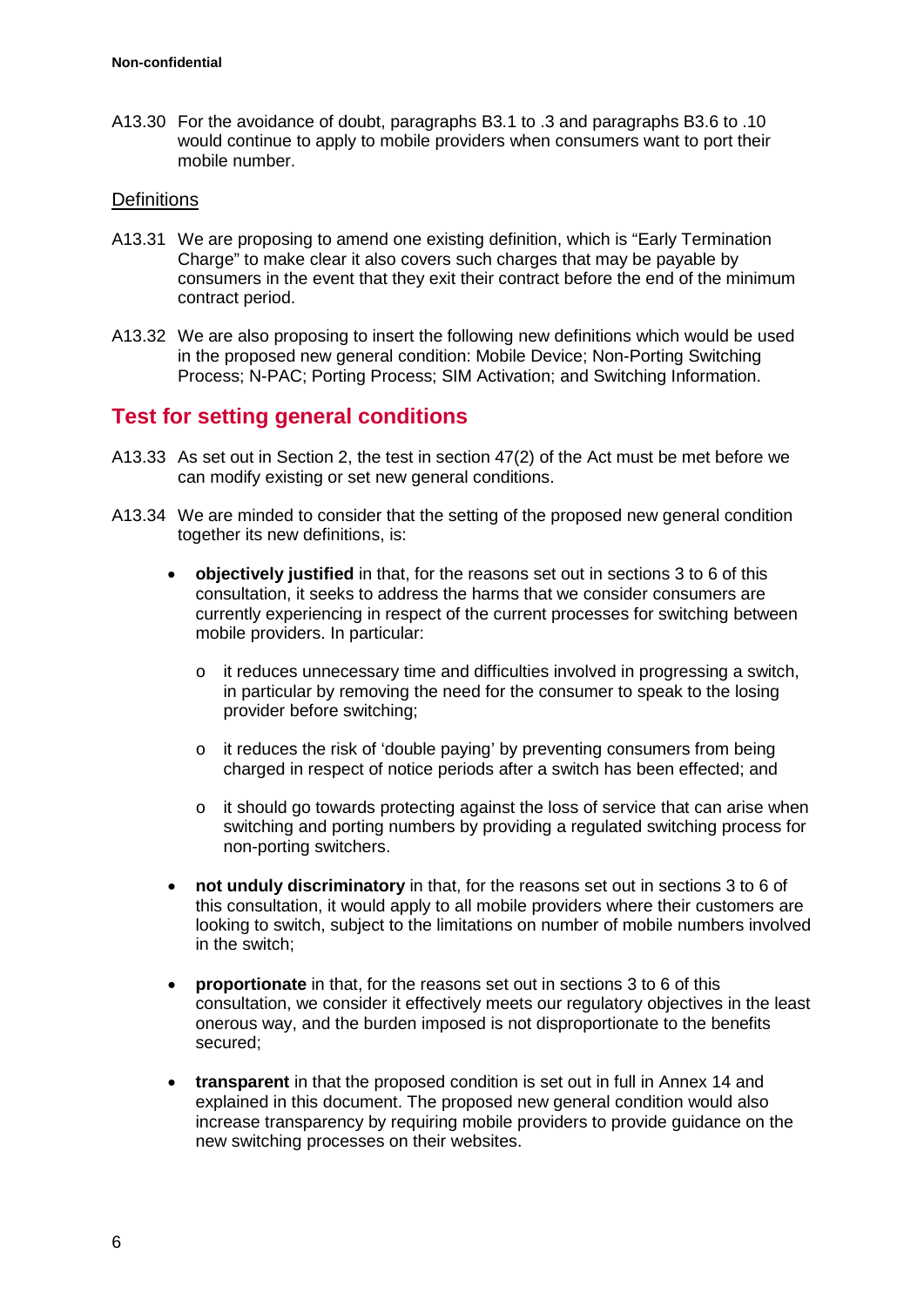A13.35 We are also minded to consider, for the same reasons set out above, that the modifications of the existing general condition (Condition B3), as well as the modification to the existing definitions, are objectively justified, not unduly discriminatory, proportionate, and transparent.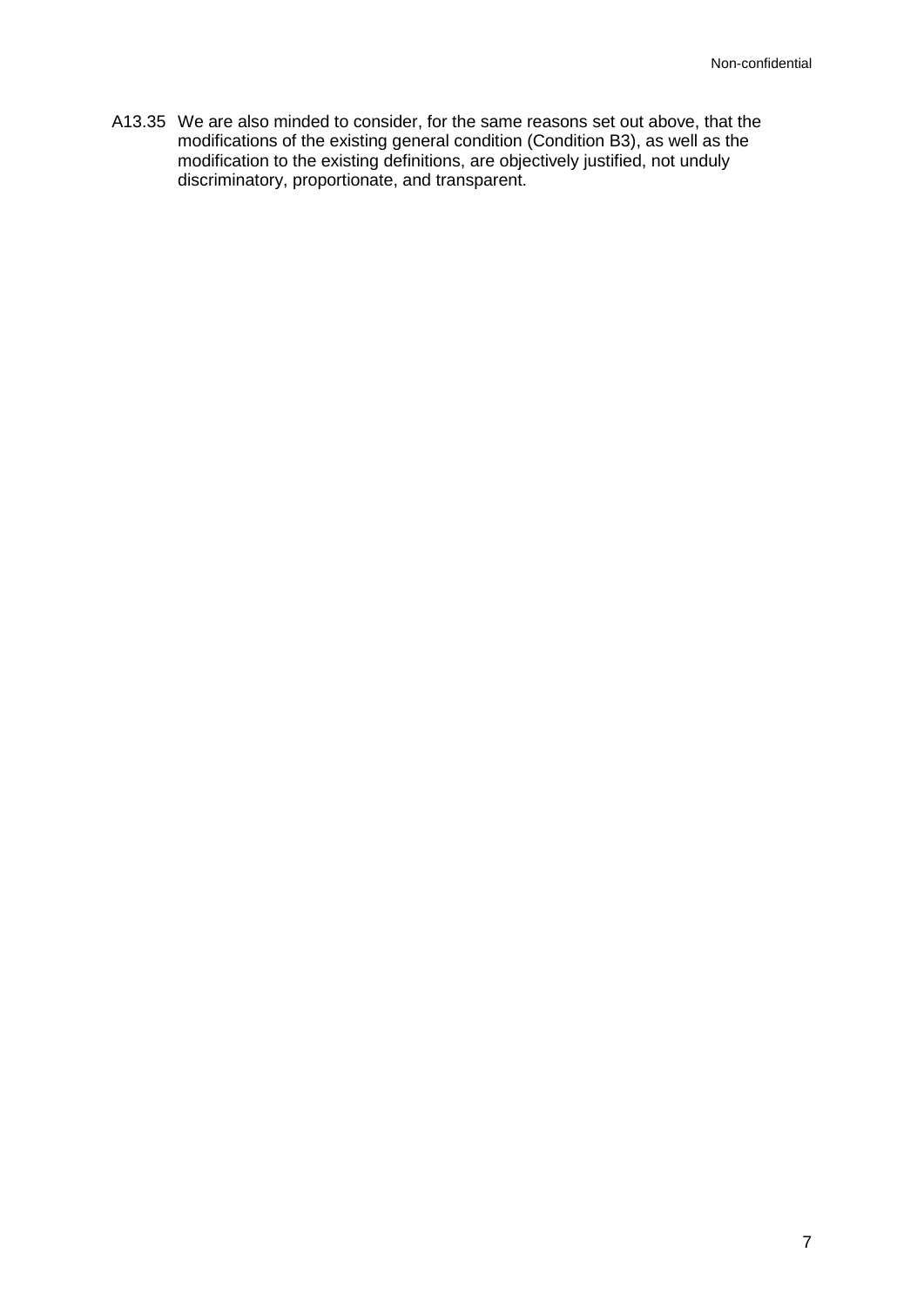## **Annex 14**

# <span id="page-9-0"></span>Notification of proposed new general condition and modifications to the General Conditions under section 48A(3) of the Act

## **Proposal to set a new general condition and to modify the General Conditions**

- 1. Ofcom proposes:
	- a. to set a new general condition;
	- b. to modify one of the existing General Conditions of Entitlement;
	- c. to add new definitions to those set out in the Annex to the General Conditions of Entitlement.
- 2. The draft new general condition is set out in Schedule 1 to this Notification. The proposed modifications to one of the existing General Conditions of Entitlement are set out in Schedule 2 to the Notification. The proposed new definitions to those set out in the Annex to the General Conditions of Entitlement are set out in Schedule 3 to the Notification.
- 3. Ofcom's reasons for making these proposals, and the effect of the proposals, are set out in the accompanying consultation document.
- 4. Ofcom considers that the proposals comply with the requirements of sections 45 to 49C of the Act, insofar as they are applicable.
- 5. Ofcom considers that the proposals are not of EU significance pursuant to section 150A(2) of the Act.
- 6. In making these proposals, Ofcom has considered and acted in accordance with its general duties under section 3 of the Act and the six Community requirements set out in section 4 of the Act.
- 7. Representations may be made to Ofcom about the proposals until **5pm on 30 June 2017**.
- 8. If implemented, the new general conditions and definitions, and the modifications, shall enter into force on the date of Ofcom's final statement in relation to these proposals, or such later date as may be specified therein.
- 9. A copy of this Notification is being sent to the Secretary of State in accordance with section 48C(1) of the Act.
- 10. In this Notification:
	- a. "**Act**" means the Communications Act 2003;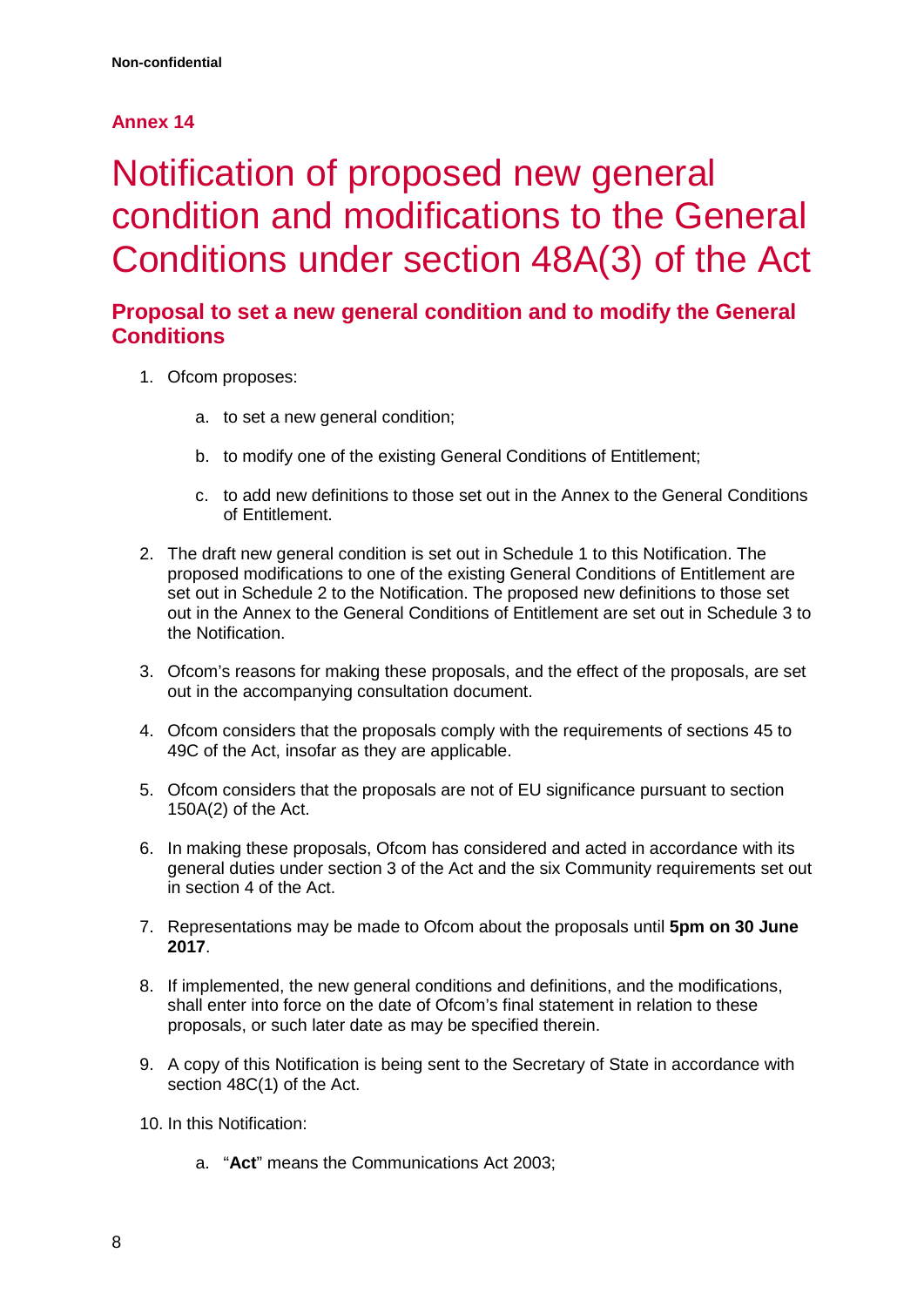- b. "**General Conditions of Entitlement**" and "**General Conditions**" means the general conditions set under section 45 of the Act on 22 July 2003, as amended or replaced from time to time;<sup>11</sup>
- c. "**Ofcom**" means the Office of Communications.
- 11. Words or expressions shall have the meaning assigned to them in this Notification, and otherwise any word or expression shall have the same meaning as it has in the Act.
- 12. For the purposes of interpreting this Notification: (i) headings and titles shall be disregarded; and (ii) the Interpretation Act 1978 shall apply as if this Notification were an Act of Parliament.
- 13. The Schedules to this Notification shall form part of this Notification.

Signed by

I

#### **Selina Chadha**

#### **Director of Consumer Policy**

A person authorised by Ofcom under paragraph 18 of the Schedule to the Office of Communications Act 2002

19 May 2017

<span id="page-10-0"></span> <sup>11</sup> On 20 December 2016, Ofcom issued a notification proposing to revoke the existing General Conditions and replace them by setting new general conditions (Ofcom, Review of the General Conditions of Entitlement, Consultation on the general conditions relating to consumer protection, 20 December 2016, available at: [https://www.ofcom.org.uk/consultations-and](https://www.ofcom.org.uk/consultations-and-statements/category-1/review-general-conditions-relating-to-consumer-protection)[statements/category-1/review-general-conditions-relating-to-consumer-protection\)](https://www.ofcom.org.uk/consultations-and-statements/category-1/review-general-conditions-relating-to-consumer-protection). Ofcom anticipates that it will issue a notification under section 48(1) of the Act setting such new general conditions (having considered every representation that has been made to them) before they issue a final statement in relation to the proposals set out in this Notification. The proposed new condition and the proposed modifications set out in the Schedules to this Notification have been drafted on the basis that the new general conditions proposed on 20 December 2016 and the definitions set out in them are in force. Should the final drafting of the new general conditions change, such that the drafting in the proposals in this notification is affected, Ofcom will amend the drafting of these proposals accordingly.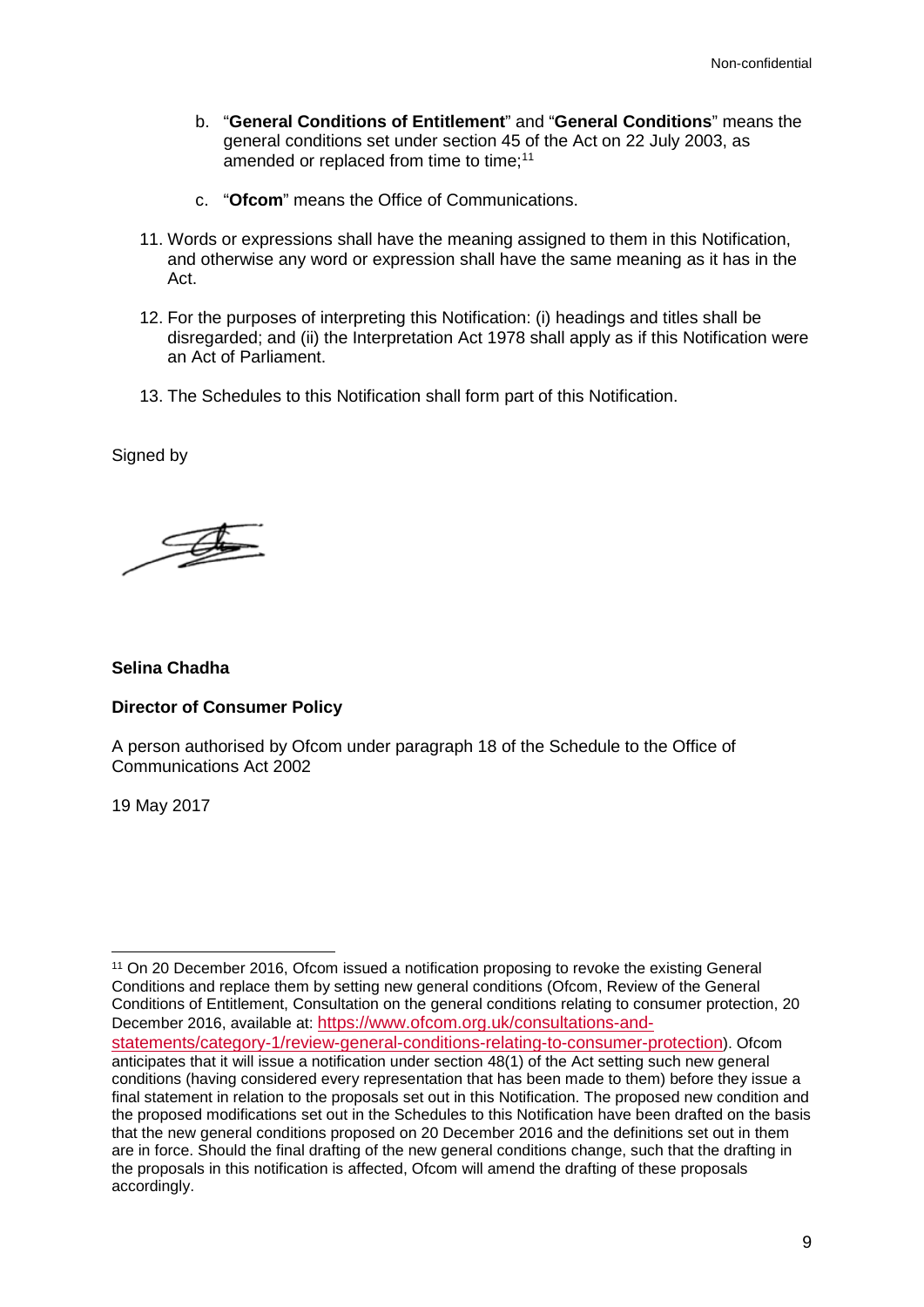## **Schedule 1**

## **C[X] Switching between providers of mobile communications services**

*This condition aims to protect customers during the process of switching their mobile communications services between communications providers. It also requires communications providers to provide accurate and up-to-date information to its customers about the charges they may have to pay if they switch, and to provide guidance on how the process of switching under this condition works.* 

### Scope

- C[X].1 This Condition C[X] applies to any **Communications Provider** which provides a **Mobile Communications Service** to its **Subscribers** when **Subscribers** want to switch to another **Communications Provider** which provides **Mobile Communications Services** for the supply of such services, where:
	- a) the switch involves the **Subscriber** taking no more than 24 **Mobile Number(s)** with them (i.e. porting more than 24 **Mobile Number(s)**); or
	- a) the switch involves the **Subscriber** cancelling and then taking up an equal number of **Mobile Numbers** up to 24 **Mobile Numbers** (i.e. up to 24 **Mobile Numbers** cancelled and then also taken up); or
	- b) wants **Switching Information**.
- C[X].2 For the purposes of this **Condition C[X]**:
	- a) **Communications Providers** who are providing a **Mobile Communications Service** to a **Subscriber**, and from whom that **Subscriber** is switching to another **Communications Provider** in accordance with paragraph C[X].1 are referred to as '**Regulated Providers**';
	- b) **Subscribers** covered by paragraph C[X].1 are referred to as '**Relevant Subscribers**'.

#### Providing the PAC, the N-PAC or Switching Information on request

- C[X].3 **Regulated Providers** must provide a **PAC** or an **N-PAC** or **Switching Information** to their **Relevant Subscribers** on request.
- C[X].4 **Regulated Providers** must ensure that the **Switching Information** complies with the following requirements:
	- a) it must be accurate as at the day on which it is sent by the **Regulated Provider**;
	- b) it must set out the total charge payable by the **Subscriber**, and where the request is for more than one **Mobile Number**, any charges payable must be aggregated across all **Mobile Numbers** for which the request was made;
	- c) it must be provided in clear, intelligible and neutral terms.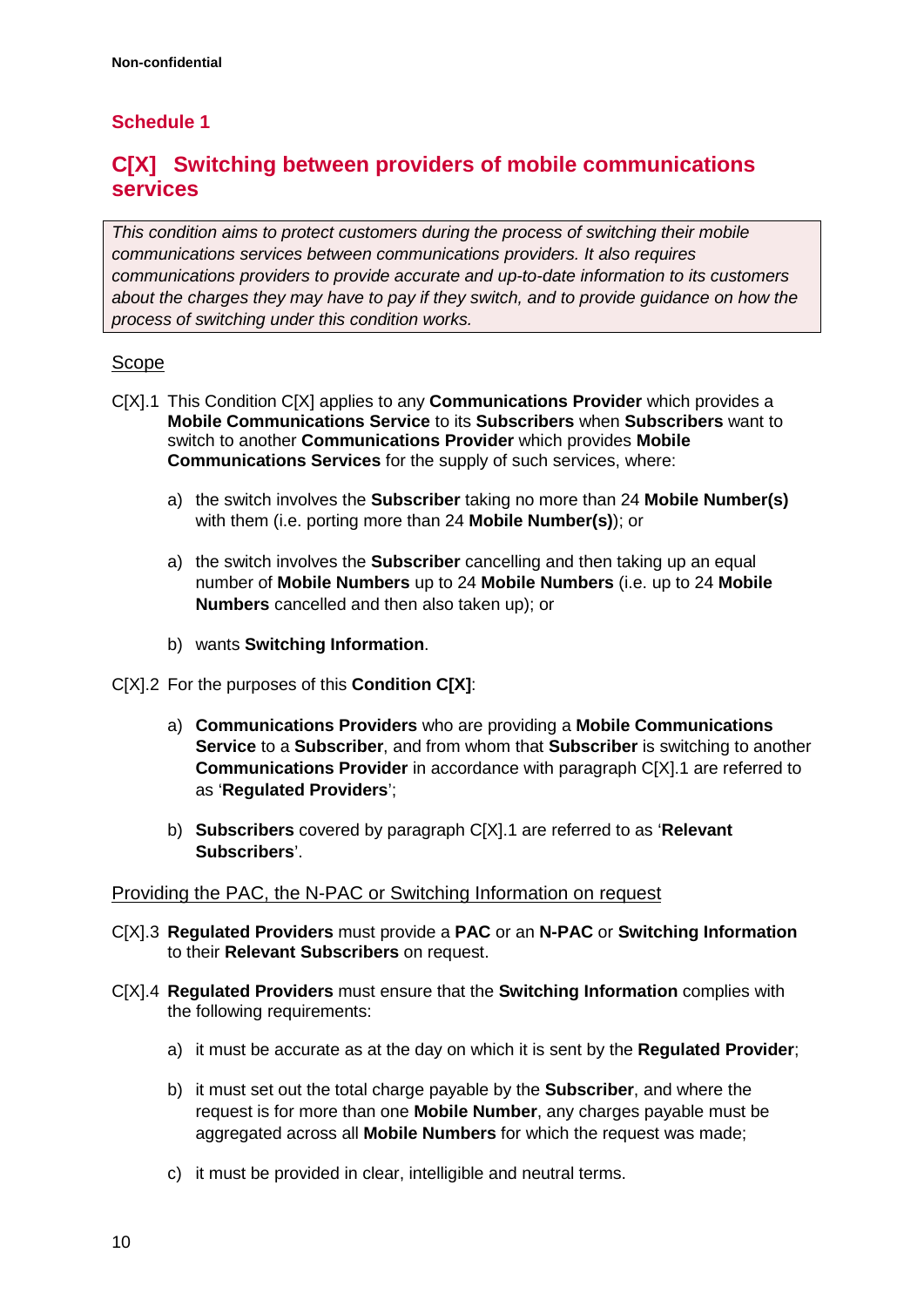#### How the PAC, N-PAC or Switching Information can be requested and received

- C[X].5 **Regulated Providers** must ensure their **Relevant Subscribers** can request free of charge, a **PAC**, an **N-PAC** or **Switching Information** via, at least, the following three means:
	- a) **SMS**, but only where the request for a **PAC** or **N-PAC** is in respect of no more than one **Mobile Number**;
	- b) online, which facility must be provided by the **Regulated Provider** to the **Relevant Subscriber**;
	- c) by phone.
- C[X].6 In respect of the obligation under C[X].5 a) above, **Regulated Providers** must ensure that all **Relevant Subscribers** can request a **PAC**, an **N-PAC** and **Switching Information** by using the respective unique numbers as agreed by the relevant industry forum and approved in writing by **Ofcom**.
- C[X].7 **Regulated Providers** must ensure that they always provide, free of charge, the **PAC**, **N-PAC** or **Switching Information** to the **Relevant Subscriber**:
	- a) via the same means through which the request was made; and
	- b) if the request was not made by **SMS**, in addition via **SMS**.

#### Obligation to provide the PAC or N-PAC and Switching Information together

C[X].8 When **Regulated Providers** provide a **PAC** or **N-PAC** they must at the same time also provide **Switching Information**.

#### When the PAC, N-PAC or Switching Information can be requested and provided

- C[X].9 **Regulated Providers** must ensure that **Relevant Subscribers** are able to request a **PAC**, an **N-PAC**, or **Switching Information**:
	- a) by **SMS** and/or an online account in accordance with paragraphs C[X].5 a) and b) at all times;
	- b) by phone in accordance with paragraph C[X].5 c) during at least any **Working Day**.
- C[X].10 **Regulated Providers** must provide the **PAC** or **N-PAC** and/or (as applicable) the **Switching Information** to the **Relevant Subscriber** without delay and in any event no later than one minute from receipt of the request.

#### Submission of PAC or N-PAC at point of sale

C[X].11 Before entering into a contract for a **Mobile Communications Service** with a **Subscriber** of a **Regulated Provider**, a **Communications Provider** must ensure that that **Subscriber** is provided with the option of submitting the **PAC** or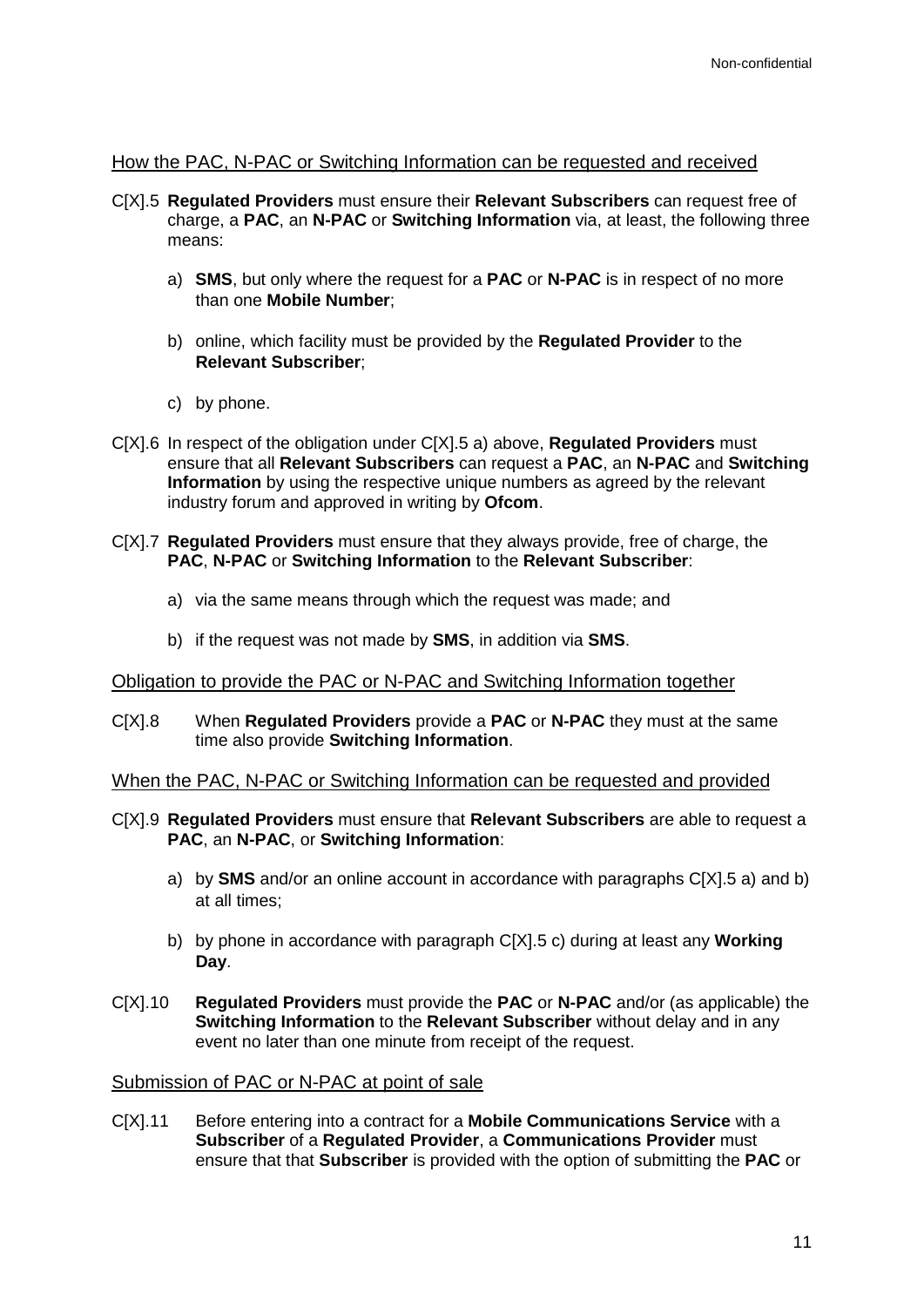**N-PAC** that they have received or will receive from their **Regulated Provider** at the same time that they enter into the contract.

#### Duration of validity of PAC and N-PAC

C[X].12 A **PAC** and an **N-PAC** shall be valid from the day it is provided for the period of time as agreed by the relevant industry forum and approved in writing by **Ofcom**.

#### Obligation to ensure switching process is completed within the shortest time

- C[X].13 **Regulated Providers** and **Communications Providers** to whom the **Relevant Subscriber** wants to switch, must ensure that the **Porting Process** shall, unless the **Relevant Subscriber** agrees to defer the process, be completed within one **Working Day** from either:
	- a) **SIM Activation**, where the **Relevant Subscriber** has already submitted the **PAC** to the **Communications Provider** to whom the **Relevant Subscriber** wants to switch when they entered into the contract; or
	- b) where **SIM Activation** has already taken place, submission of the **PAC** to the **Communications Provider** to whom the **Relevant Subscriber** wants to switch.
- C[X].14 **Regulated Providers** and **Communications Providers** to whom the **Relevant Subscriber** wants to switch, must ensure that the **Non-Porting Switching Process** shall, unless the **Relevant Subscriber** agrees to defer the process, be completed within one **Working Day** from either:
	- a) **SIM Activation**, where the **Relevant Subscriber** has already submitted the **N-PAC** to the **Communications Provider** to whom the **Relevant Subscriber**  wants to switch; or
	- b) where **SIM Activation** has already taken place, submission of the **N-PAC** to the **Communications Provider** to whom the **Relevant Subscriber** wants to switch.

Obligation to ensure Relevant Subscribers are not charged for Mobile Communications Service after the switching process has been completed

- C[X].15 After the **Working Day** on which the **Porting Process** or the **Non-Porting Switching Process** has been completed, any **Regulated Provider** must:
	- a) cease providing the **Mobile Communications Services** it was providing to the **Relevant Subscriber** before the **Relevant Subscriber** switched using the **Porting Process** or the **Non-Porting Switching Process**; and
	- b) ensure that any charges which the **Relevant Subscriber** may be required to pay are charges incurred only as a result of the provision of the **Mobile Communications Services** up to and including the **Working Day** referred to in this paragraph, and do not include any charges in respect of any part of any period of notice that the **Relevant Subscriber** is required to provide in order to exit the contract with the **Regulated Provider**, that would otherwise extend beyond the period of time taken for the **Porting Process** or the **Non-Porting Switching Process** to be completed.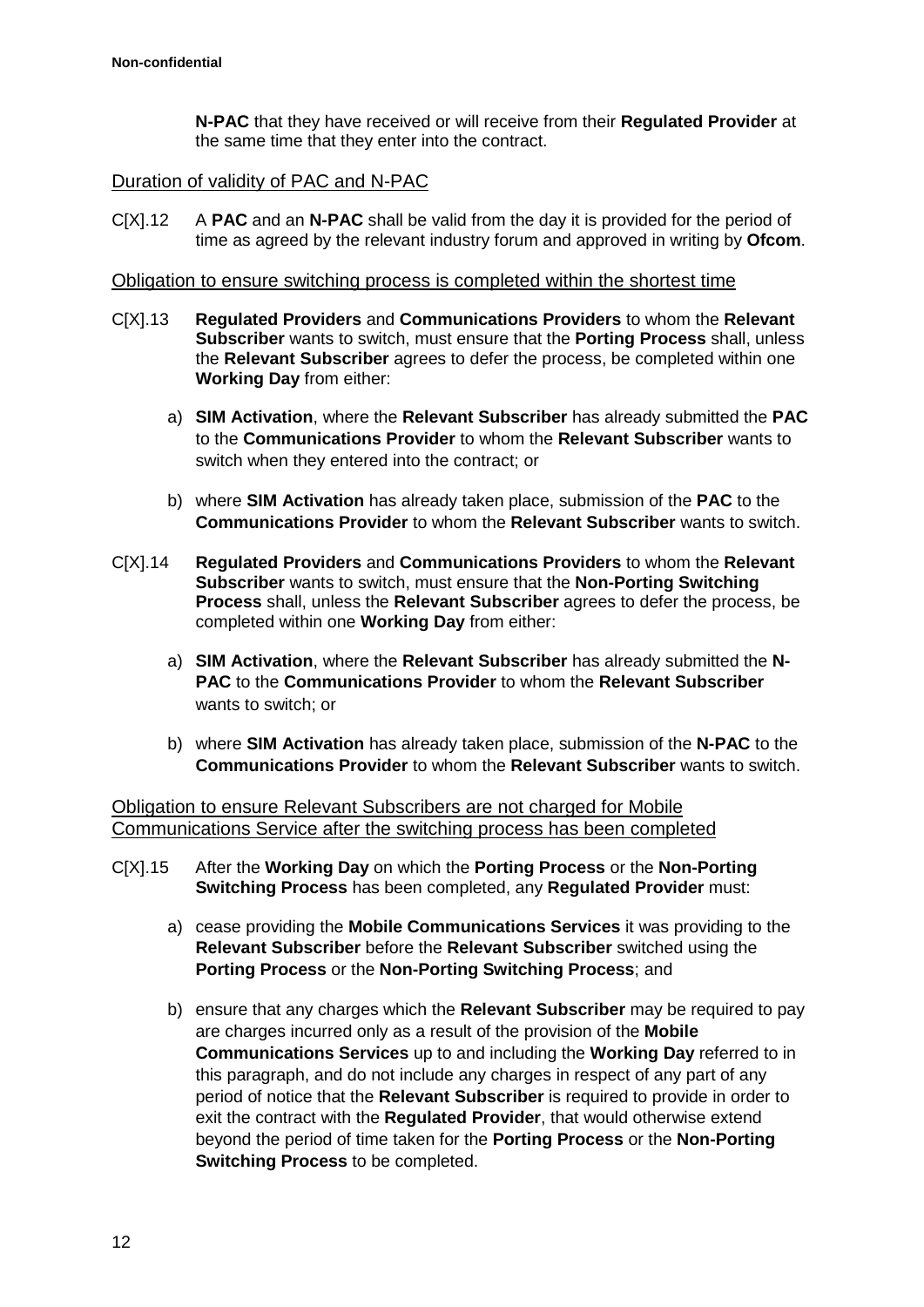Obligation to ensure Relevant Providers provide information where request for PAC or N-PAC or Switching Information is rejected

- C[X].16 Where a **Regulated Provider** receives a request for a **PAC**, an **N-PAC** or **Switching Information** in respect of no more than 24 **Mobile Numbers**, the **Regulated Provider** is only entitled to reject the request in accordance with the circumstances as agreed by the relevant industry forum and approved in writing by **Ofcom**.
- C[X].17 Where the **Regulated Provider** rejects the request, it must immediately send confirmation of the rejection via **SMS** to the **Mobile Number** from which the request was received.

#### Obligation to advertise means by which PAC or N-PAC or Switching Information can be requested

- C[X]. 18 All **Communications Providers** which provide **Mobile Communications Services** to **Relevant Subscribers** must ensure that the three means by which a **Relevant Subscriber** must be able to request and receive a **PAC** or **N-PAC** or **Switching Information**, as set out in paragraph C[X].5 above, are well publicised and readily available, including ensuring that they are all easily accessible on **Regulated Providers'** websites, with either:
	- a) a weblink being clearly visible on a **Regulated Provider's** primary webpage for **Relevant Subscribers** (i.e. '1 click' access); or
	- b) a weblink being clearly visible on a webpage that is directly accessible from a primary webpage for **Relevant Subscribers** (i.e. '2 click' access).

#### Obligation to provide guidance on the switching process

- C[X].19 All **Communications Providers** which provide **Mobile Communications Services** to **Relevant Subscribers** must provide guidance for **Relevant Subscribers** on the **Porting Process** and **Non-Porting Switching Process** that is:
	- a) concise and easy to understand; and
	- b) only contains relevant information about the **Porting Process** and **Non-Porting Switching Process**.
- C[X].20 All such **Communications Providers** referred to in paragraph C[X].19 above must ensure that such guidance is well publicised and readily available on their websites.

#### Obligation to provide compensation

C[X].21 Where a **Regulated Provider**, or the **Communications Providers** to whom the **Relevant Subscriber** wants to switch, delays the completion of the **Porting Process** or the **Non-Porting Switching Process** beyond the one **Working Day** time limit set out in paragraph C[X].16 above, or where there is an abuse of the **Porting Process** or the **Non-Porting Switching Process** by them or on their behalf, the **Regulated Provider**, or the **Communications Providers** to whom the **Relevant Subscriber** wants to switch, where applicable, shall provide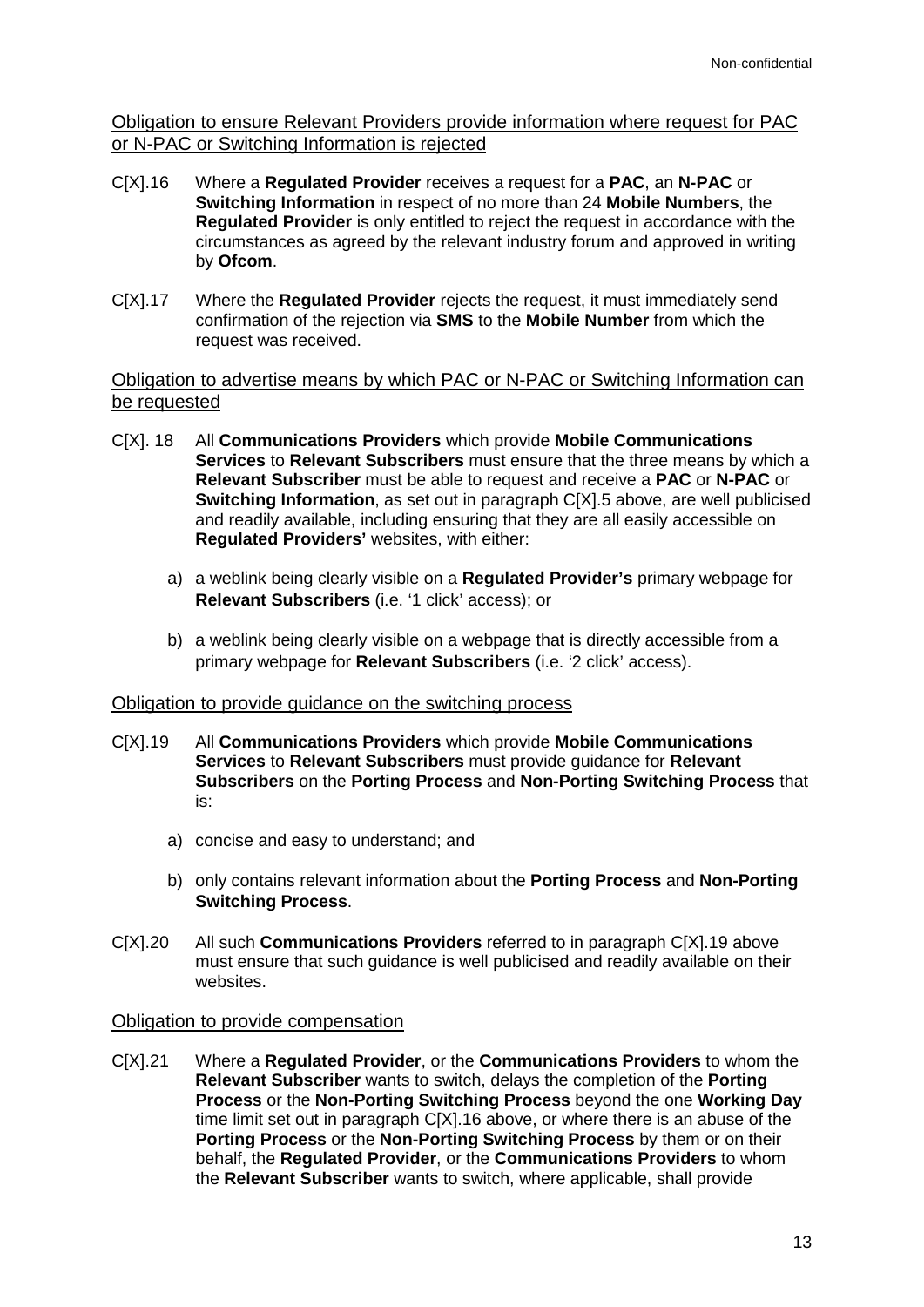reasonable compensation as soon as is reasonably practicable to the **Relevant Subscriber** for such failure.

C[X].22 All **Communications Providers** which provide **Mobile Communications Services** to **Relevant Subscribers** shall set out in a clear, comprehensive and easily accessible form for each **Relevant Subscriber** how **Relevant Subscribers** can access the compensation provided for in paragraph C[X].22 above, and how any compensation will be paid to the **Relevant Subscriber**.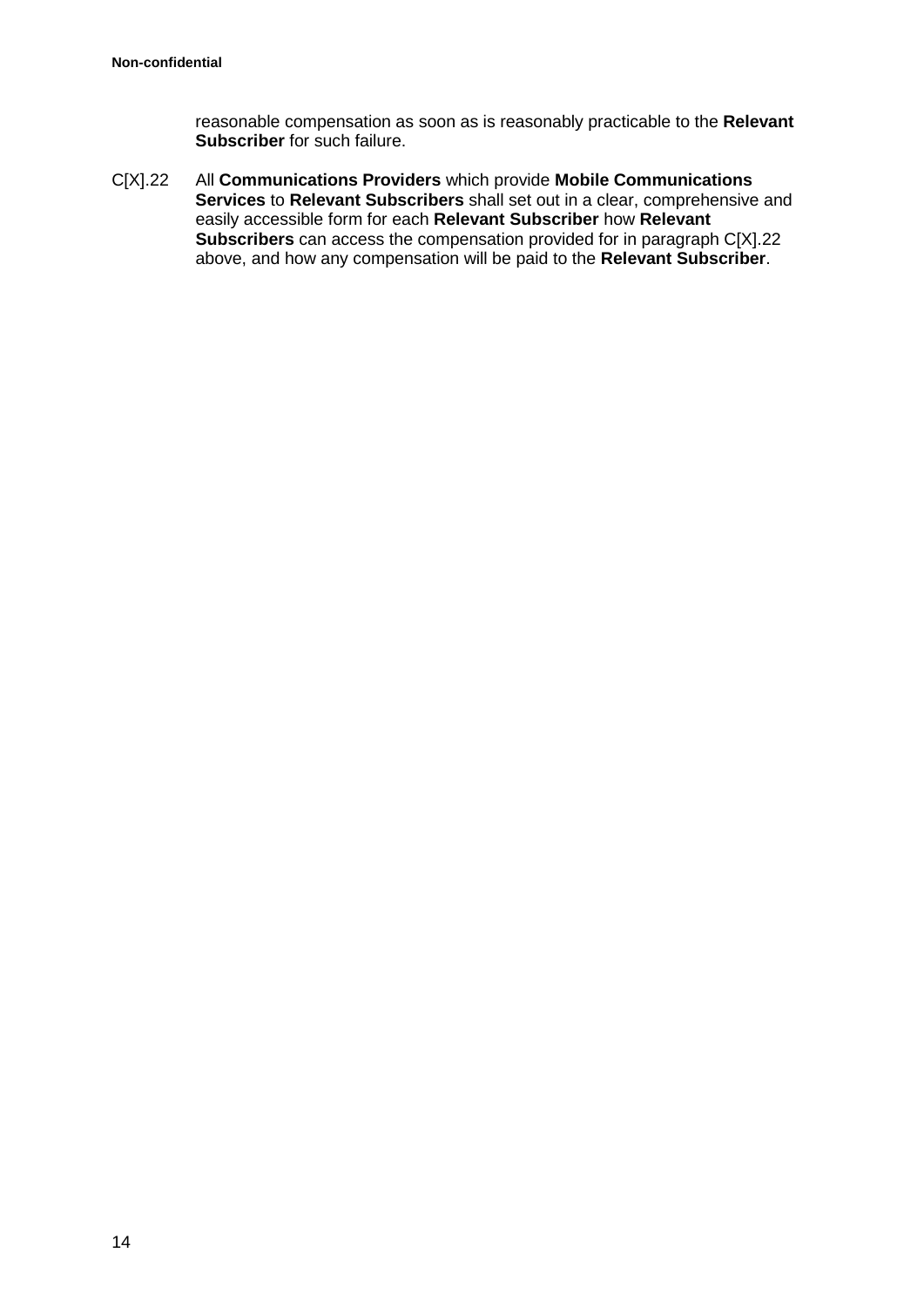## **Schedule 2**

## **B3 Number portability**

*This condition sets out the rules which communications providers must follow when customers request to take their landline and/or mobile number(s) with them when changing provider.* 

### Scope

- B3.1 This **Condition** applies to any person who provides:
	- d) an **Electronic Communications Network**; or
	- e) an **Electronic Communications Service** to a **Subscriber** with a number or numbers from the **National Telephone Numbering Plan**.
- B3.2 For the purposes of this **Condition**:
	- f) any such person referred to in paragraph B3.1 is a '**Regulated Provider'**; and
	- g) any such **Subscriber** referred to in paragraph B3.1(b) is a '**Relevant Subscriber'**.

#### Number Portability

- B3.3 The **Regulated Provider** shall provide **Number Portability** within the shortest possible time, including subsequent activation, on reasonable terms and conditions, including charges, to any of its **Relevant Subscribers** who so request.
- B3.4 In the case of **Mobile Number Portability**, where the request is for porting a total of fewer than 25 **Mobile Numbers**, the **Donor Provider** shall:
	- a) allow **Relevant Subscribers** to request a **PAC** over the phone; and
	- b) where a **Relevant Subscriber** contacts the **Donor Provider** by phone, provide the **PAC** immediately over the phone where possible or by **SMS** within two hours of the request or by another reasonable mechanism if requested by the **Relevant Subscriber** and consented to by the **Donor Provider**.
- B3.5 The **Regulated Provider** shall ensure:
	- a) in the case of **Mobile Number Portability**, porting of these numbers and their subsequent activation shall be completed within one business day from the receipt by the **Recipient Provider** of the **Relevant Subscriber Request to Port** from its new **Subscriber**; and
	- b) in all other cases other than **Mobile Number Portability**, porting of these numbers and their subsequent activation shall be completed within one business day once all necessary validation processes have been completed, the network connection is ready for use by the **Relevant Subscriber**, and the **Donor**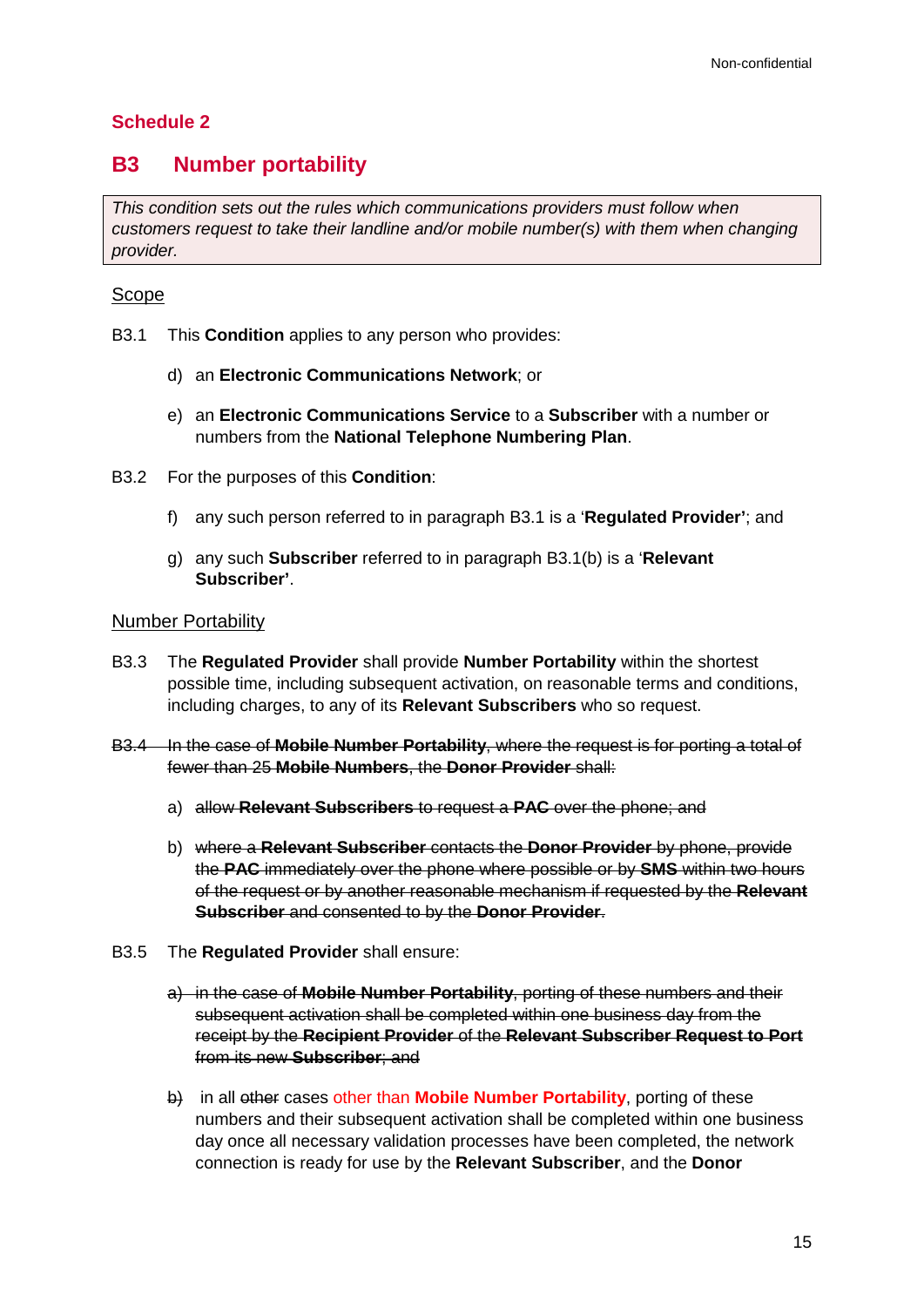**Provider** has received a request to activate the porting of these numbers from the **Recipient Provider**.

- B3.6 Subject to paragraph B3.5(a), theThe **Recipient Provider** shall request porting from the **Donor Provider** as soon as it is reasonably practicable after receiving the **Relevant Subscriber Request to Port** from its new **Subscriber**.
- B3.7 The **Regulated Provider** shall, pursuant to a request from another **Regulated Provider**, provide **Portability** as soon as is reasonably practicable in relation to that request on reasonable terms. Any charges for the provision of such **Portability** shall be made in accordance with the following principles:
	- a) subject always to the requirement of reasonableness, charges shall be cost oriented and based on the incremental costs of providing **Portability** unless:
		- i) the **Donor Provider** and the **Recipient Provider** have agreed another basis for the charges, or
		- ii) **Ofcom** has directed that another basis for charges should be used;
	- b) the **Donor Provider** shall make no charge in relation to **Porting System Set-Up Costs** or **Additional Conveyance Costs**;
	- c) in respect of **Mobile Portability**, the **Donor Provider** shall make no charge or annual fee for ongoing costs relating to registration of a ported **Telephone Number** or a **Relevant Subscriber**;
	- d) charges levied by the **Donor Provider** shall be based on the reasonable costs incurred by it in providing **Portability** with respect to each **Telephone Number**;
	- e) any direct charges to **Relevant Subscribers** for providing **Number Portability** do not act as a disincentive to **Subscribers** against changing their **Regulated Provider**.
- B3.8 Where the **Regulated Provider** provides **Portability** in accordance with paragraph B3.7:
	- a) the **Recipient Provider**; and
	- b) the **Transit Provider**,

shall, as appropriate, provide **Portability** on reasonable terms.

- B3.9 The **Regulated Provider** shall, on written request, provide **Ofcom** with a record of each **Telephone Number** in relation to which it is providing **Portability**, specifying the relevant **Recipient Provider** in each case.
- B3.10 The **Regulated Provider** shall inform the **Relevant Subscriber** of the date when **Number Portability** will be provided to that **Subscriber**.
- B3.11 Where **Regulated Providers** delay the porting of a **Telephone Number** that is not a **Mobile Number** for more than one business day or where there is an abuse of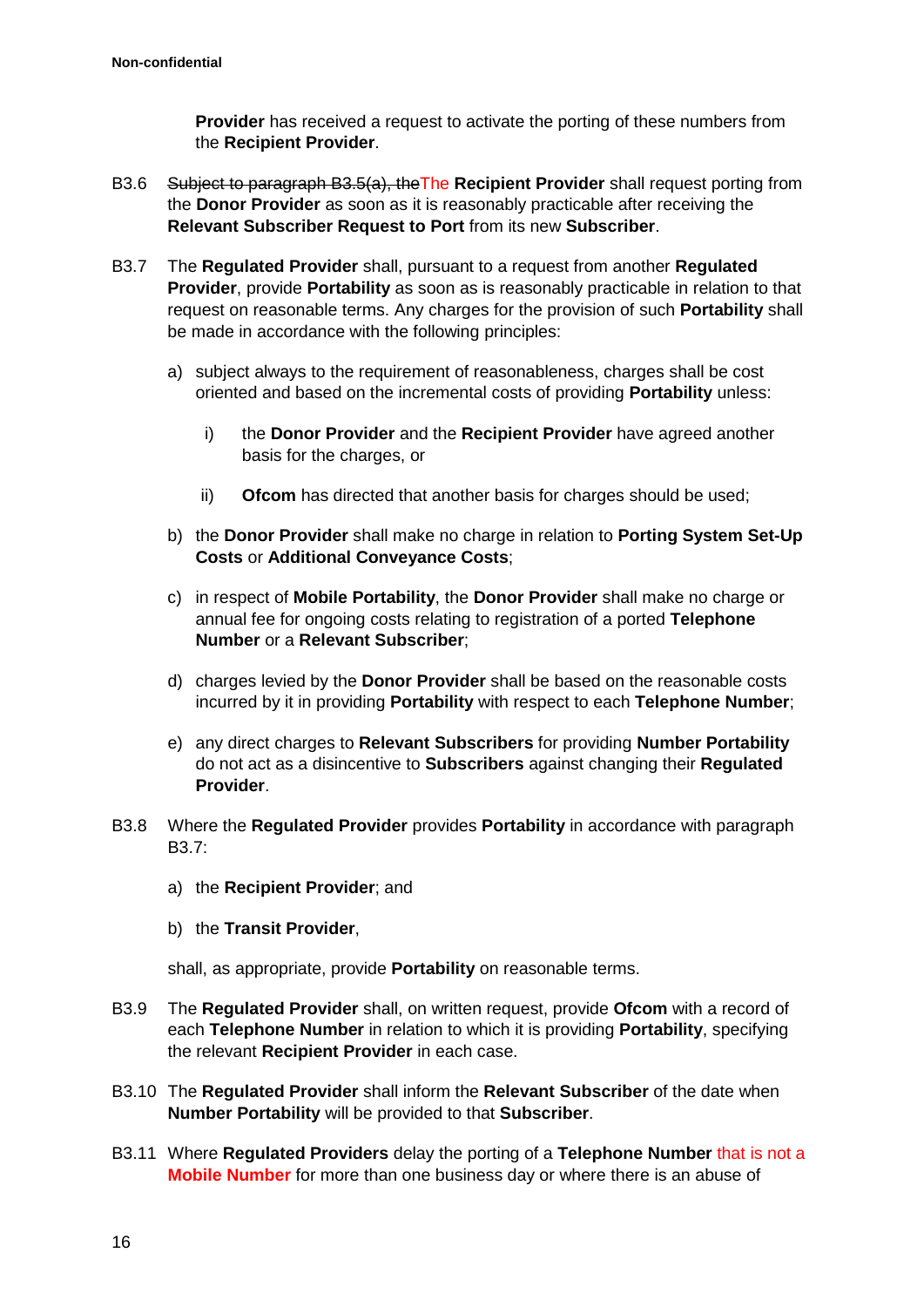porting by them or on their behalf, they shall provide reasonable compensation as soon as is reasonably practicable to the **Relevant Subscriber** for such delay and/or abuse.

B3.12 The **Regulated Provider** shall set out in a clear, comprehensive and easily accessible form for each **Relevant Subscriber** how **Relevant Subscribers** can access the compensation provided for in paragraph B3.11 above, and how any compensation will be paid to the **Subscriber**.